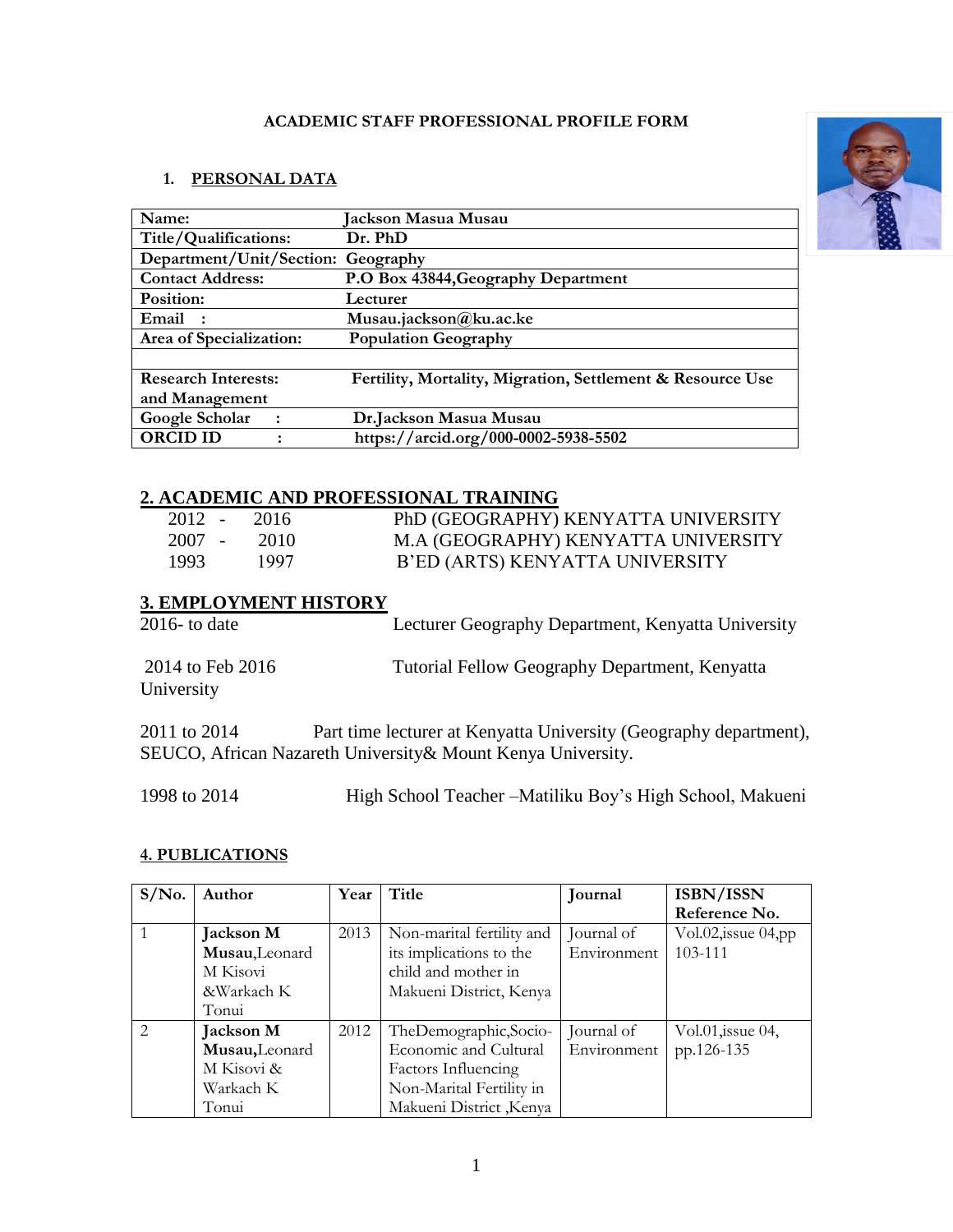| 3 | Benjamin M        | 2013 | Factors Influencing        | International | Vol.3, no.4. pp. 307- |
|---|-------------------|------|----------------------------|---------------|-----------------------|
|   | Musau, Christoper |      | <b>Economic Dependency</b> | Journal of    | 317                   |
|   | Gakuu             |      | Levels among Educated      | Humanities    |                       |
|   | &Jackson M        |      | Youth. The Case of         | and Social    |                       |
|   | Musau             |      | Makueni County, Kenya      | Sciences      |                       |
|   | Jackson M.        | 2015 | Marital Instability & its  | International | Vol.5, No.8.pp.145-   |
|   | Musau,            |      | Impact on Female-          | Journal of    | 153                   |
|   | Prof.Leonard      |      | Headed Household           | Humanities    |                       |
|   | M.Kisovi & Dr.    |      | Livelihoods in             | &Social       |                       |
|   | Samuel C.J Otor   |      | MachakosCounty, Kenya      | Sciences      |                       |

## **5. Conference Presentations**

| S/N <sub>0</sub> | Presenter        | <b>Title of Paper</b><br>presented                                                                                                                      | City/Country                     | Date of<br>Conference | Funding<br>(US\$) |
|------------------|------------------|---------------------------------------------------------------------------------------------------------------------------------------------------------|----------------------------------|-----------------------|-------------------|
| 1.               | Jackson<br>Musau | TheDemographic,Socio-<br>economic and cultural<br>factors influencing non-<br>marital fertility in<br>Makueni, Kenya                                    | Kenya,<br>Kenyatta<br>University | $2nd$ Dec. 2010       |                   |
| 2.               | Jackson<br>Musau | Demographic and<br>Spatial-Temporal<br>Dimensions of Marital<br>Instability and its<br>Effects on the Family<br>Livelihoods in<br>MachakosCounty, Kenya | Kenya,<br>Kenyatta<br>University | $1st$ July, 2016      |                   |

### **6. Research**

| S/N <sub>0</sub> | Researcher | Year      | Title                      | Donor | Funding (US\$) |
|------------------|------------|-----------|----------------------------|-------|----------------|
| 1.               | Jackson    | 2009/2010 | TheDemographic,Socio-      | Self  | N/A            |
|                  | M.Musau    |           | Economic and Cultural      |       |                |
|                  |            |           | Factors Influencing        |       |                |
|                  |            |           | Non-Marital Fertility in   |       |                |
|                  |            |           | Makueni District, Kenya    |       |                |
| 2.               | Jackson    | 2012      | Factors Influencing        | Self  | N/A            |
|                  | M.Musau    |           | <b>Economic Dependency</b> |       |                |
|                  |            |           | Levels among Educated      |       |                |
|                  |            |           | Youths. The Case of        |       |                |
|                  |            |           | Makueni County, Kenya      |       |                |
| 3.               | Jackson    | 2013      | Demographic and            | Self  | N/A            |
|                  | M.Musau    |           | Spatial-Temporal           |       |                |
|                  |            |           | Dimensions of Marital      |       |                |
|                  |            |           | Instability and its        |       |                |
|                  |            |           | Effects on Family          |       |                |
|                  |            |           | Livelihoods in             |       |                |
|                  |            |           | MachakosCounty, Kenya      |       |                |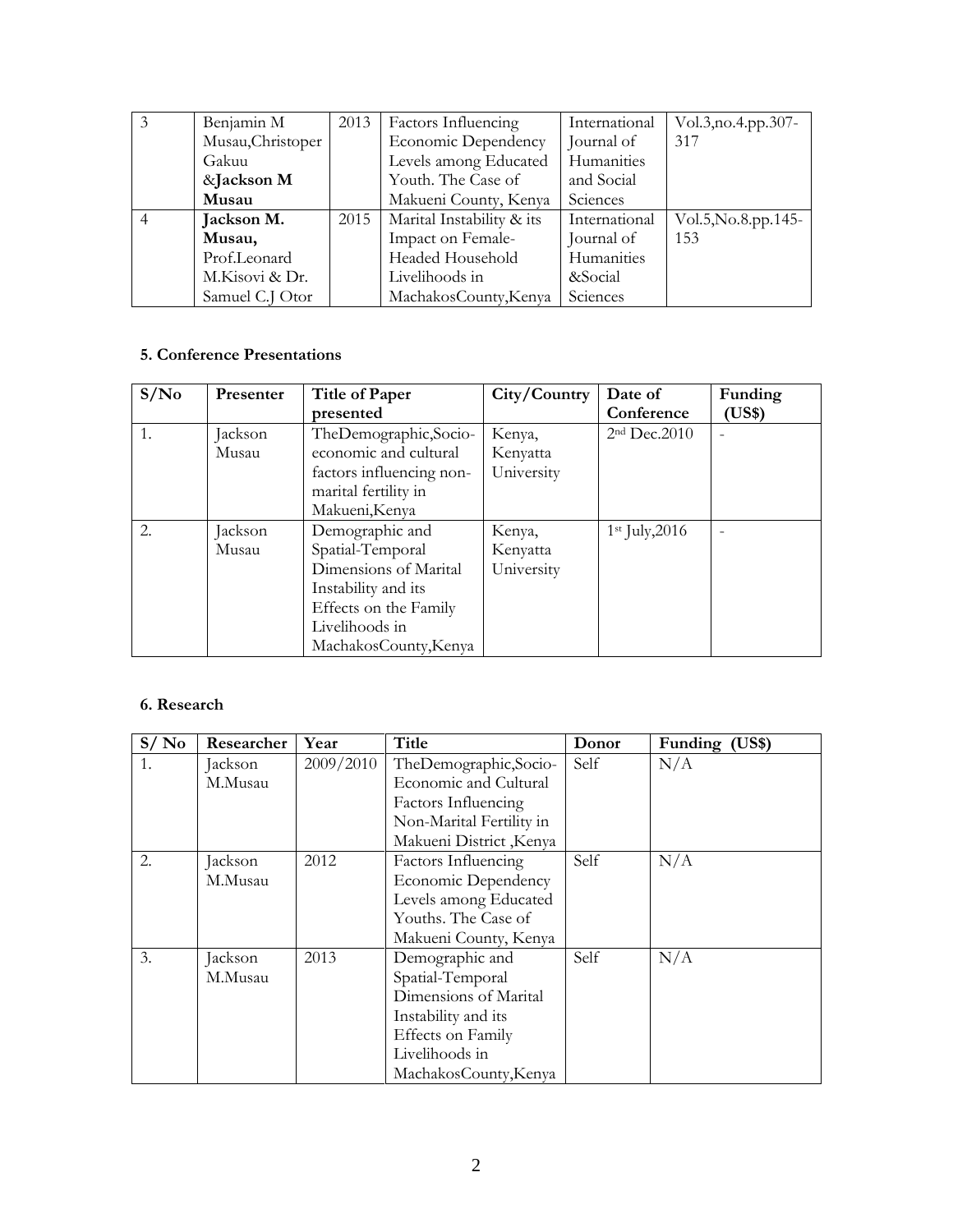## **7. Funded projects**

| $S/N_0$ | <b>Researcher</b> | Year | Title | <b>Granting Body</b> | Funding<br>JS\$ |
|---------|-------------------|------|-------|----------------------|-----------------|
|         |                   |      |       |                      |                 |

## **8. Consultancy and community service**

| $S/No.$ Consultant (s) | Consulting<br>Person/Body/<br>Organization | Year | Title<br>Consultancy<br>Service | Payment<br>(US\$) |
|------------------------|--------------------------------------------|------|---------------------------------|-------------------|
|                        |                                            |      |                                 |                   |
|                        |                                            |      |                                 |                   |
|                        |                                            |      |                                 |                   |

## **9. Student Co-authored Publication**

| $S/N0$ . | Author       | Year | Title                   | Journal    | ISBN/ISSN        |
|----------|--------------|------|-------------------------|------------|------------------|
|          |              |      |                         |            | Reference No.    |
|          | Pauline      | 2020 | Factors Influencing The | Global     | Vol.8, Issue     |
|          | A.W,T.Kibutu |      | Performance of Jua Kali | Scientific | 10, October 2020 |
|          | and J.Musau  |      | Metallic Artisans       | Journal    |                  |
|          |              |      | Businesses at           | (GSJ)      |                  |
|          |              |      | Kamukunji Enterprise    |            |                  |
|          |              |      | Cluster in Nairobi      |            |                  |
|          |              |      | County, Kenya           |            |                  |

## **10. Affiliation to Professional Bodies**

| S/No | Name of professional body                                                 |
|------|---------------------------------------------------------------------------|
|      | Member of International Union for Scientific Study of Population (IUSSP). |
|      | Member of African Population Studies (UAPS- UEPA)                         |
| 3.   | Member of Population Environmental Research Organization (PERN)           |
| 4.   | Population Association of Kenya (PAK)                                     |
|      | Kenyatta University Alumni                                                |

## **11. National and International Awards and Recognitions**

| $S/No$ Name of award or<br>Recognition | <b>Awarding Organization/Body</b> | Year |
|----------------------------------------|-----------------------------------|------|
|                                        |                                   |      |
|                                        |                                   |      |
|                                        |                                   |      |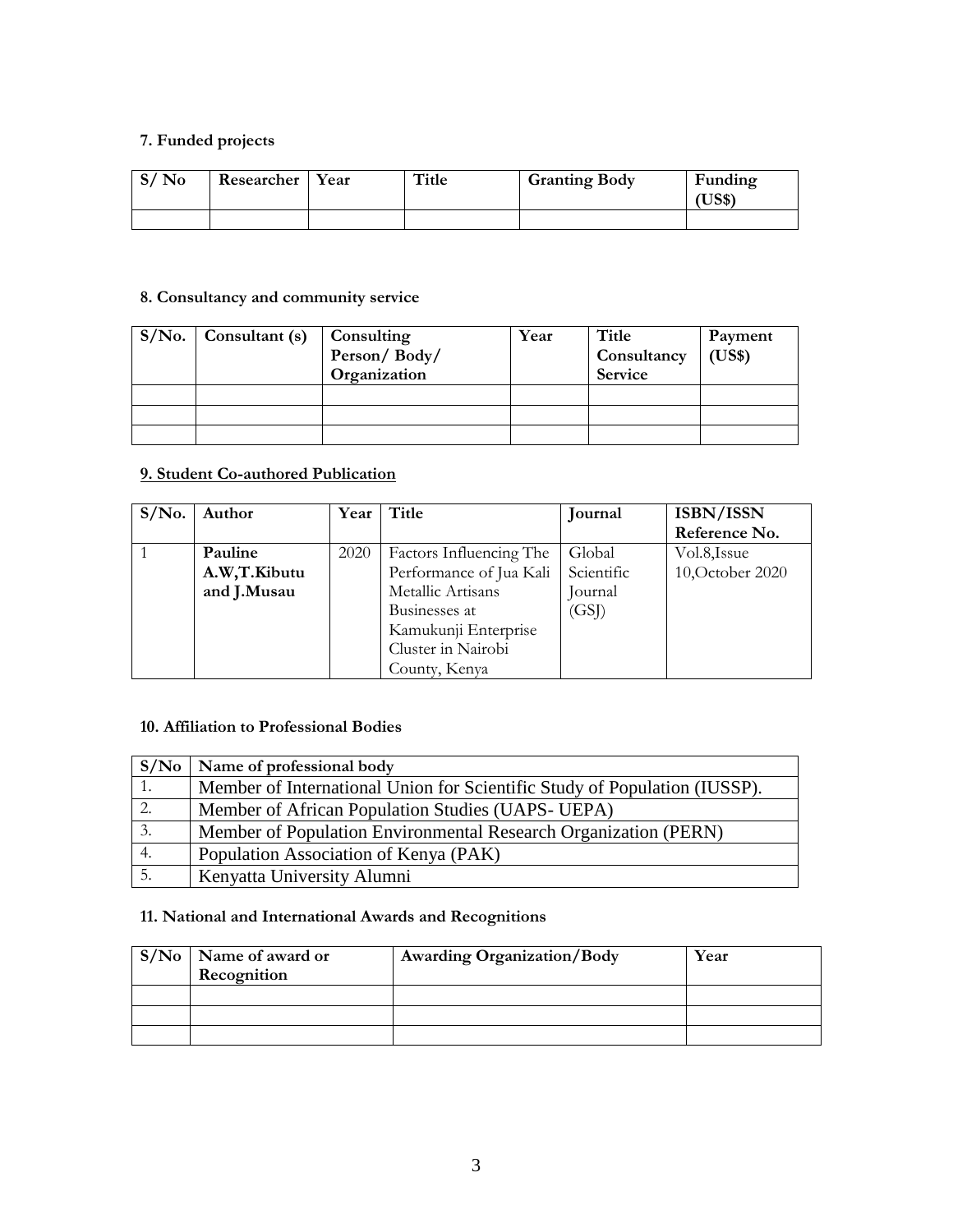#### **12. External Examination (if any)**

| $S/No$ Institution | Year |
|--------------------|------|
|                    |      |
|                    |      |
|                    |      |

#### **13. Conferences/Seminars Attended**

2020: European Population Conference 2020: Health, Wellbeing and Morbidity, June 26, 2020-Webnar Conference

2020: European Population Conference 2020: Fertility at Times of Crisis: From Economic Recession to Climate Change, June 26, 2020- Webnar Conference

2020:- Webnar of EU-AFD Research Facility on Inequality "Perception of Inequality and Social Mobility in Mexico"- May 25<sup>th</sup>, 2020, Webnar Conference

2020: Webnar of EU-AFD Research Facility on Inequality "Earnings Inequality Over the Life-Course in South Africa", June 1st, 2020

2020: Webnar of EU-AFD Research Facility on Inequality "Inequality on Public Goods Provisions and Attitude Towards Taxation: Sub-national Evidence from Africa", June 15, 2020-Webnar Conference

2018: Research Administration and Grant Writing-College of Health Science, University of Nairobi

March, 2015: Consortium for Advanced Research Training in Africa (CARTA)-Safari Park

Hotel

January 20<sup>th</sup>-31<sup>st</sup> 2014: Urban Changes and Social Dynamics in Africa -Khartoum Northern Sudan

December 15<sup>th</sup>, 2012: Methodological training in qualitative and quantitative research techniques –Kenyatta University.

### **14. Supervision of Postgraduate Students (Masters)**

Pauline Angerlyline Wamalwa (Reg. No. C50/28275/2013) "Socio-economic Factors Affecting the Performance of Jua Kali Metallic Artisans in Kamukunji Enterprise Cluster, Nairobi County". (Submitted).

Muema Victor Muli (Reg. No. C50/CE/ 26070/2014)"Socio- Economic Factors Influencing Horticultural Farming in Yatta Furrow, Machakos County, Kenya". (On going).